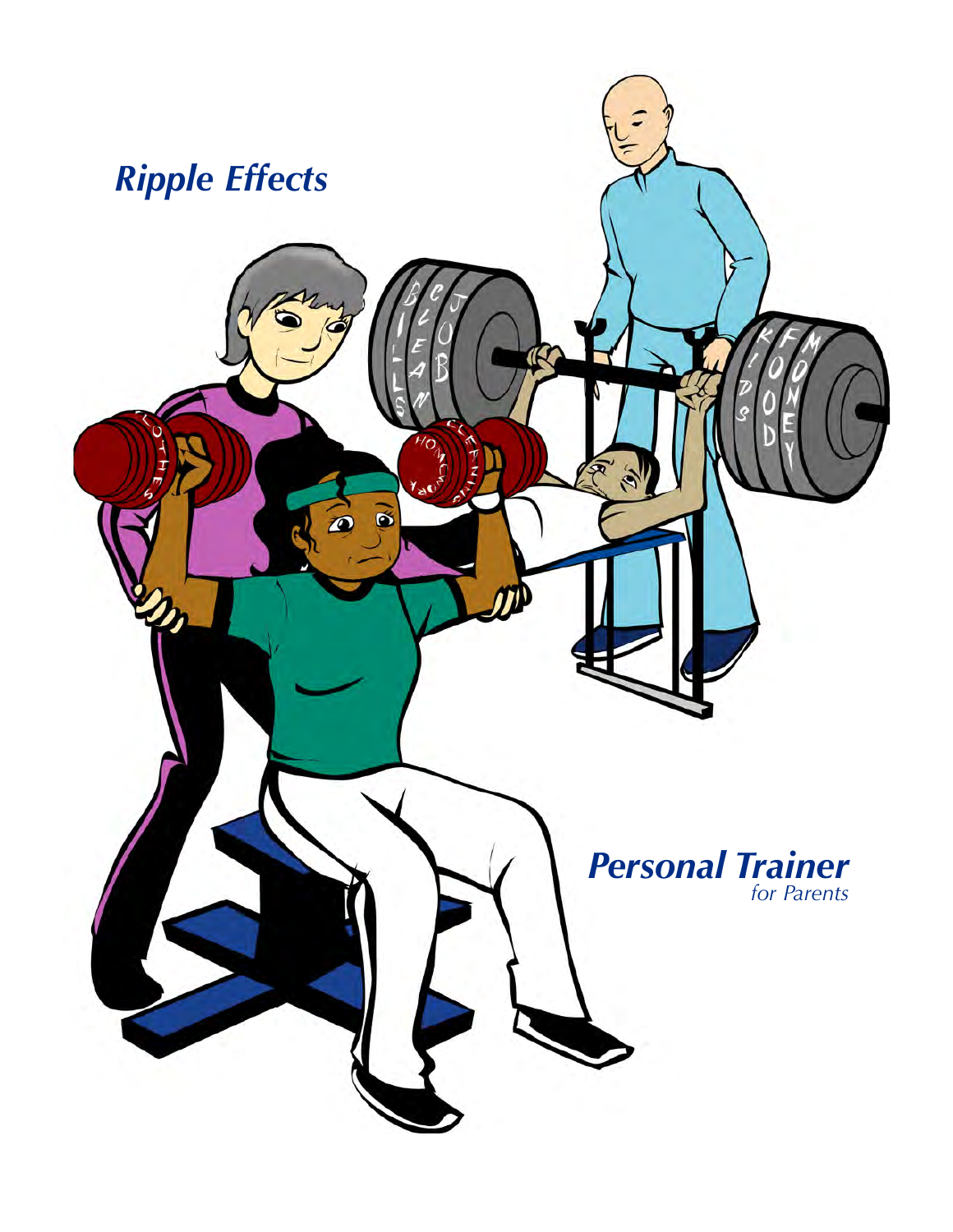## *Dear Parents, about your "Personal Trainer"*

As a parent, you have a heavy load. You're trying to juggle your own work, money issues, relationship issues and personal issues at the very same time you're trying to prepare your children for a world you have never lived in. No wonder it feels like such a weight. As part of our school's license with Ripple Effects, to help you do the lifting, we'd like you to have this *Personal Trainer for Parents* Booklet.

Here are a dozen ways you can be more effective. They are boiled down from lots of research.

Like many things, parenting often fits the 80/20 rule. You get 80% of the value in the first 20% of the effort. This booklet covers barely 20% of what might be in a comprehensive parent training course; but, following these tips may deliver 80% of the outcomes you want.



## **Leveraging your efforts**

You have our great admiration and support as you strive to fulfill the awesome responsibility of parenting. We hope this booklet will be a resource to help you and your kids get the most out of your effort.

**PS If you like what's in here, we encourage you to check out Ripple Effects computerized, behavior training programs for Students and Teachers and let us know if it's something you'd like to see in your school.**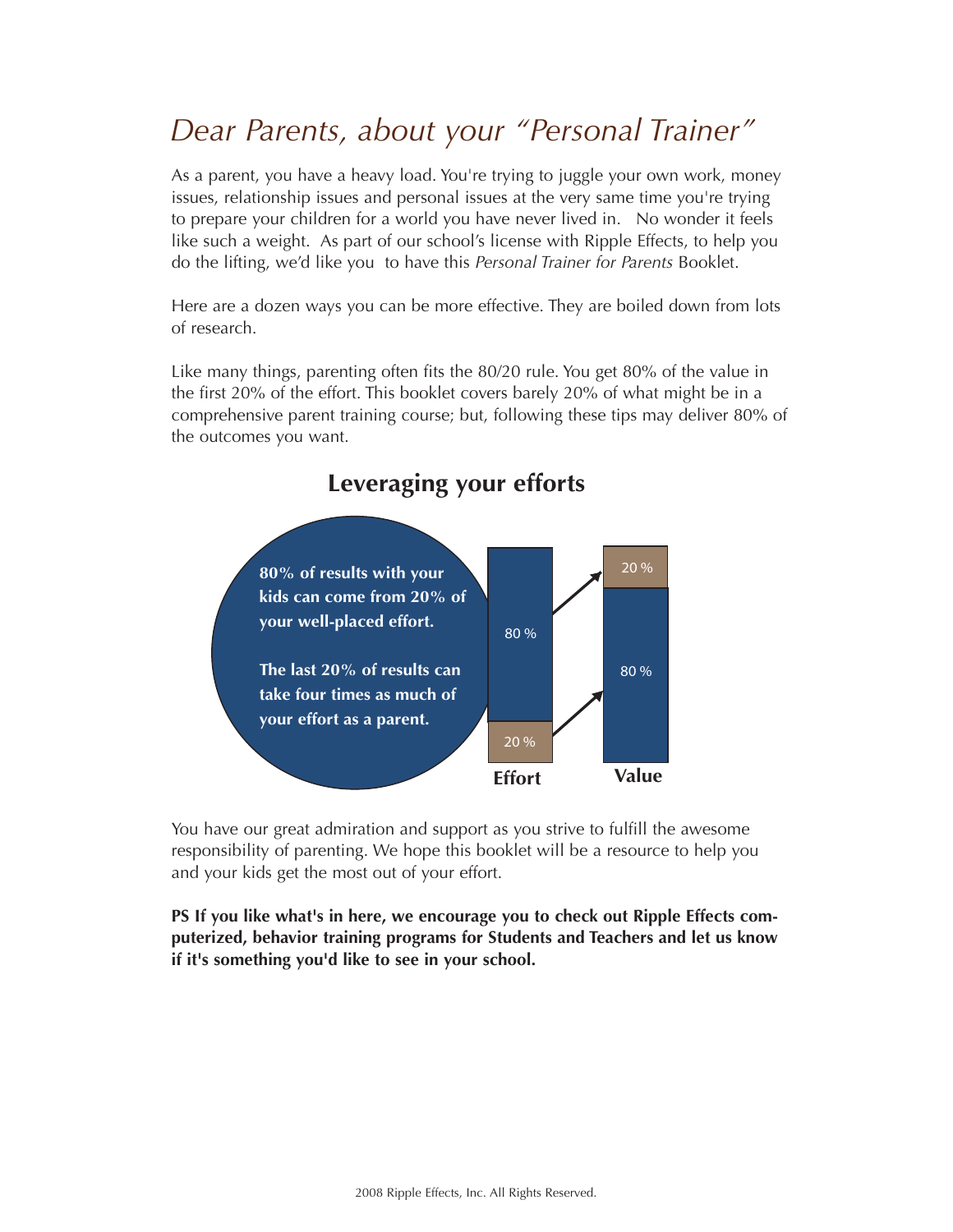## *Contents*

| Work with your child's learning style      |    |
|--------------------------------------------|----|
| Aim high without going over their heads    | 2  |
| Take your child's perspective              | 3  |
| Let body and words show you care           | 4  |
| Get respect – without aggression           | 5  |
| Show respect and keep authority            | 6  |
| Make rules that make things easier         |    |
| Correct the course of wrong behavior       | 8  |
| Impose consequences that teach, not punish | 9  |
| Be the model – manage your anger           | 10 |
| Stay in control – start with your impulses | 11 |
| Maintain your child's trust                | 12 |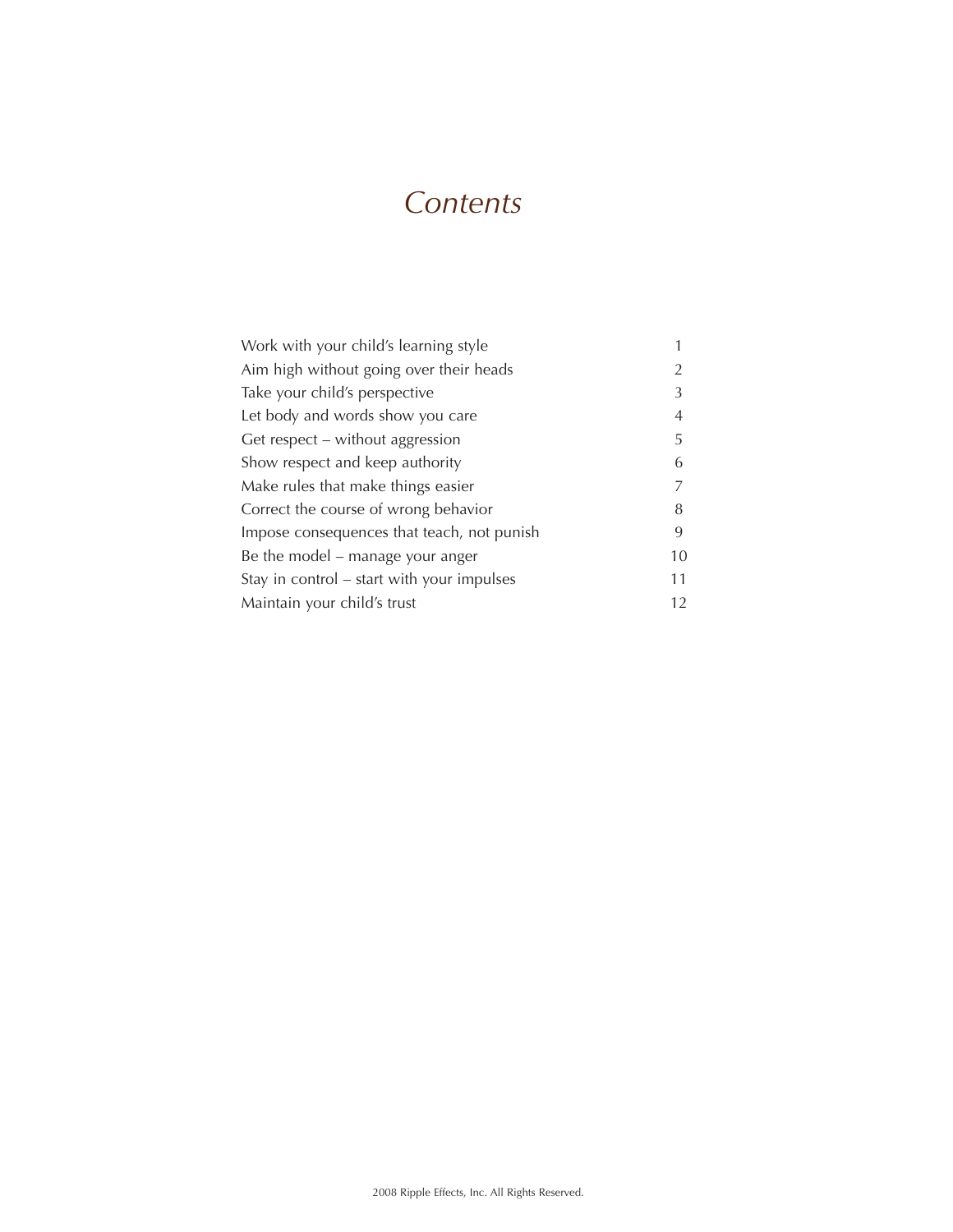# *Work with your child's learning style*

Learning styles are not about what people learn best, and not about how smart they are, but about how they learn most easily. There is no best learning style, but some ways work better in traditional classrooms, and some work better in other settings.

Each of your children has a preferred learning style, and so do you. Each of you is somewhere along a line between watching as a way of learning, and jumping in and doing things by experimenting. At the same time, you are each somewhere along the line of trusting your feelings and instincts, and trusting logical principles, to evaluate what you see. Learning styles are partly wired into the genes and partly learned, or enforced by others. When there is a good understanding of each other's learning styles, mutual adjustments can be made; then people can learn more easily and with less conflict.



**Find out your child's learning style 1** The Ripple Effects software program at your child's school has an interactive "Learning Style Profile." measure examing expressions. n print-

 $2$  Find out your own learning style Go to our website at www.rippleeffects.com/learning style, and complete the interactive survey and get your own report.

feelings and

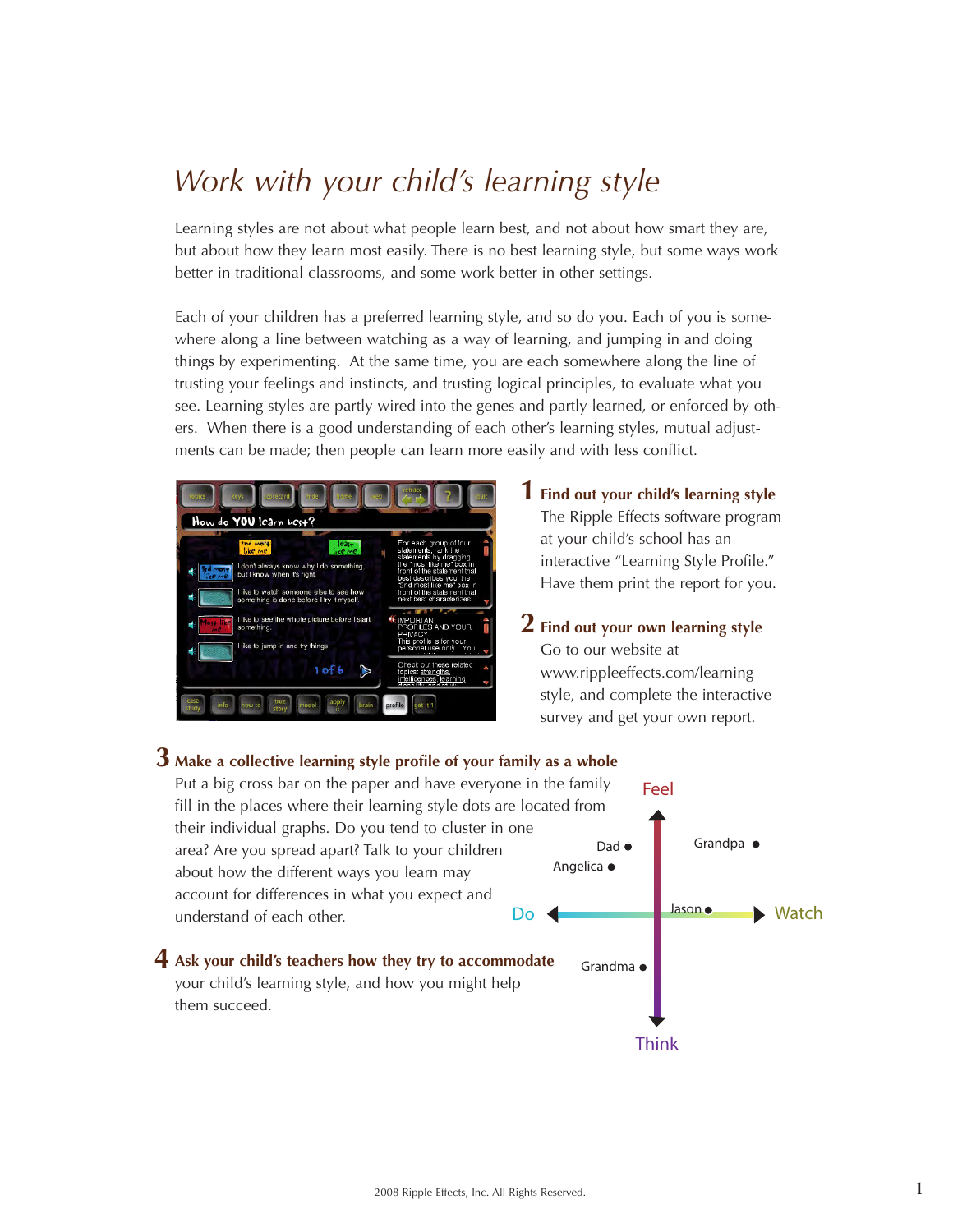# *Aim high without going over their heads*

Expectations are a big predictor of performance. When kids are expected to be responsible and succeed, they most often are. Make sure your expectations are worthy of your kids:

## **Tell them they are capable 1**

Telling individual kids, verbally and non-verbally, that they are capable of great achievement, and it is expected of them, helps set them up for success.

## **Involve them in setting goals that are a real stretch 2**

but not impossible. These should be things they can actually measure and control, like becoming really good at at least one thing, but not having to win an award for it, which is something they can't control.

## **Communicate goals in positive – not negative – phrases 3**

like, "You will be ready for college when you finish high school." Constantly reinforce your expectations.

**Model what you want to see**. If you expect kids to control their impulses, control yours. If **4** you want them to treat you with respect, offer them the same.



## ${\bf 5}$  Couple high expectations with high support

If you expect kids to finish homework, sit with them when they are tempted to quit. If you don't have the skills to teach them something they need – from how to take a test, to how to get a date – help them find resources that can help. And tell them to use the Ripple Effects software program for private coaching in what they need.

## $\mathbf{6}$  Say "I told you so" – when they succeed, not when they fail

"I knew you could do it," can be the nicest thing a young person can hear.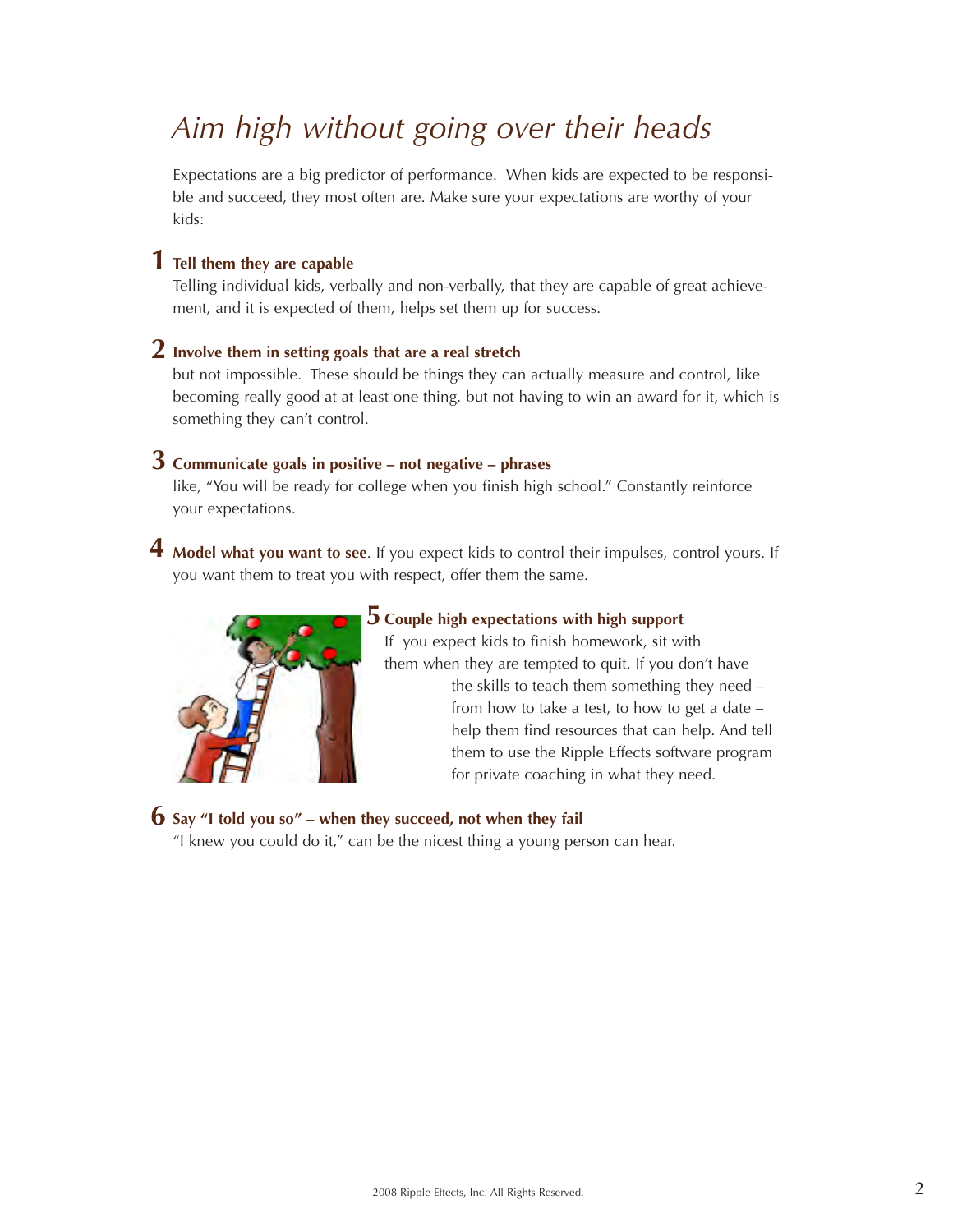# *Take your child's perspective*

To get a better feel for how your child sees things:

## **Recognize that they don't just see with different eyes from you 1**

they see with different hearts and minds and social contexts.

## **Ask where they're coming from 2**

Find out as much as you can about the music, experiences, values, and expectations that is the cultural context for their generation. The greater the gap between your experience and theirs, the more important it is to try to bridge it.



## **Look at the situation as if you shared their experiences and expectations 3**

It may not change what you do, but it may well change how you frame it.

## **Remember how you looked at things as a young person 4**

Use that as a starting - not ending point - for seeing things from you children's perspective.



## **Don't lower your expectations 5**

for your kids based on trying to take their perspective. Instead ask, "What extra support might they need, from this perspective, to succeed?"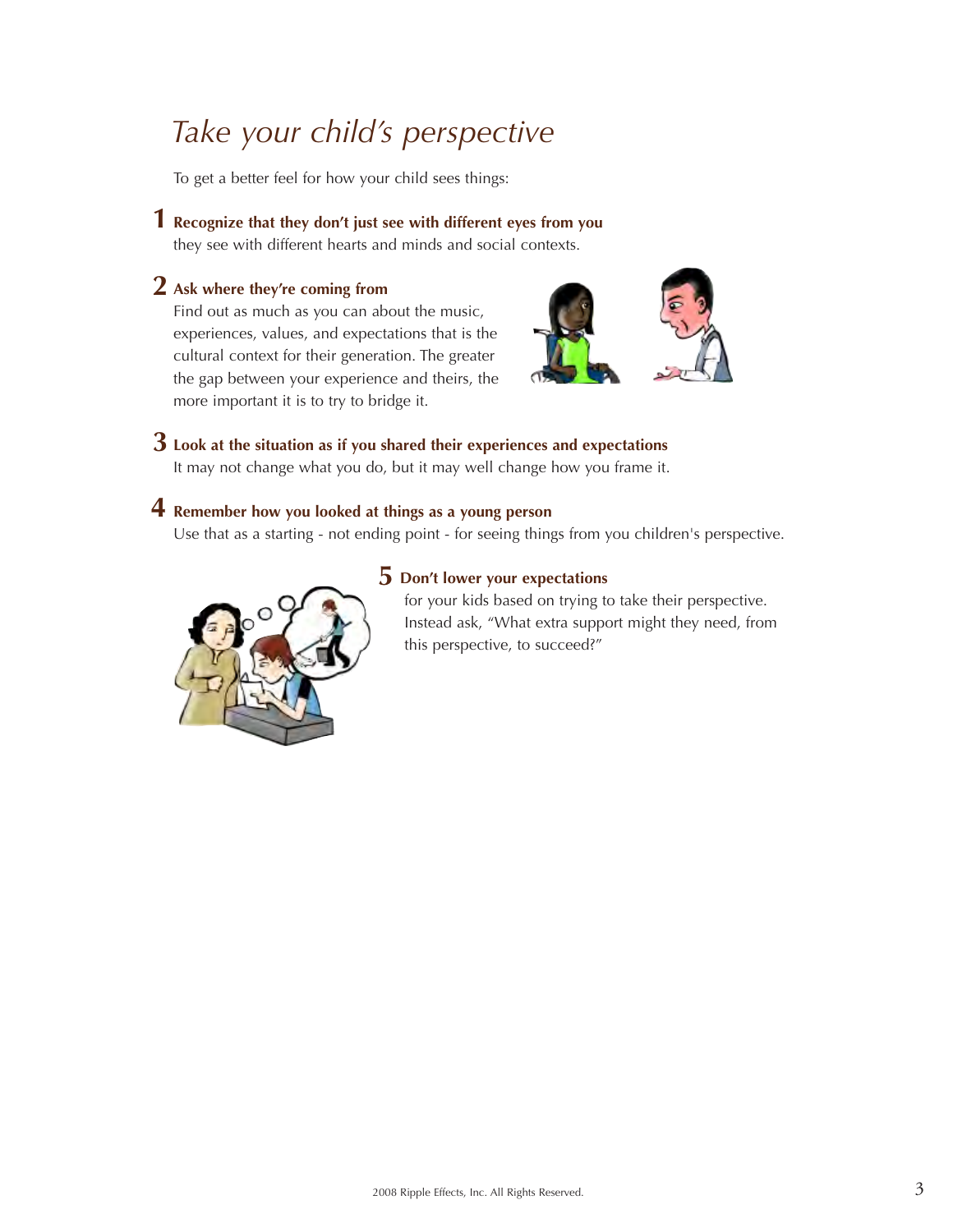## *Let body and words show you care*

Almost all parents care deeply about their children, but sometimes kids don't know it. To show you care, do these things:

**Use their preferred name,** not a nickname they **1** think they've outgrown, and never a put down expression, like "stupid." It seems obvious, but it's often overlooked.

 $\overline{\mathbf{2}}$  Ask at least one open-ended question a day about something important to them - sports, music, cars, a job, or personal relations.

## **Let your body show you care. 3**



Lean forward and really pay attention to your child. Look at them - not at the TV - when they're talking. Nod when you understand, not just when you agree with what they say. Let your face show that you care.

## **Use your words and voice to show you care. 4**

Paraphrase (repeat back) what they say to show you've heard. Like, if they say their team got beat 45-3, you say, "It sounds like you guys really got trounced." *Telling* kids you care doesn't work as well as just letting them hear their own concerns reflected back through you.



## $\overline{\mathbf{5}}$  Be quick to listen, but slower to give advice.

It may be tempting to jump in and offer solutions before really hearing your child out. Resist that temptation; it almost never works.Kids feel more empowered when they can think through their own problems, than when you hand them a solution.

## **Ask "How can I help?" 6**

*After* you have really listened, ask how you can help. Find out if your child want suggestions, solutions, brainstorming, reassurance or just a hug. Don't assume that what you would want is what they want, but do remind them that you are there for them..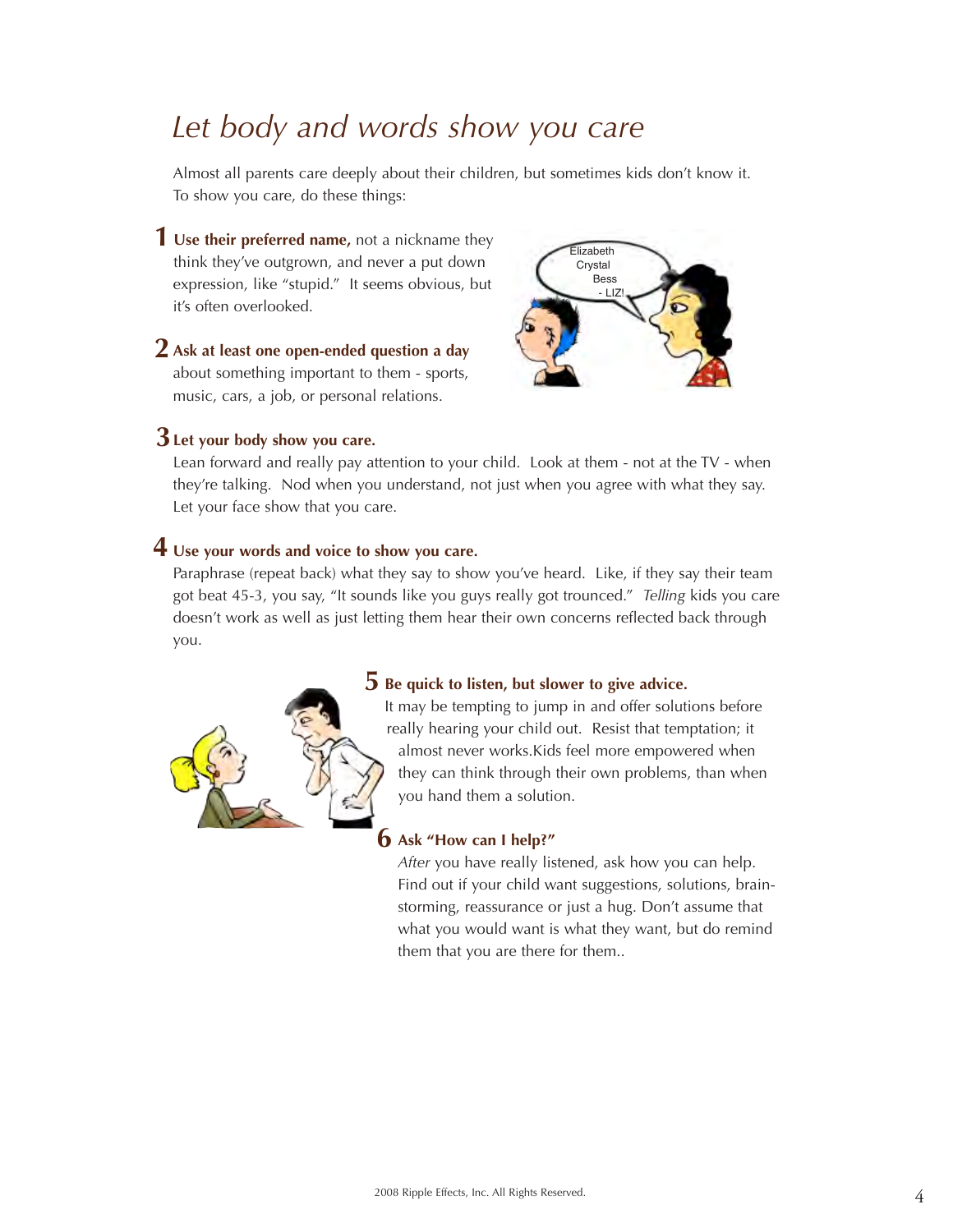## *Get respect – without aggression*

To fully command the respect that you're due as a parent, use everything at your disposal.

## **1 Use your face and eyes**

to consciously connect with and direct - but not intimidate – your children. You can communicate strength without being aggressive by keeping your face *relaxed* and making eye contact without getting into a staring contest.



## **2 Be in control of your voice**

Use volume, inflection (what you stress), and pacing to command respect, without yelling or intimidating.



## $3$  Keep your message simple and direct,

without being rude like, "Do your homework now." If you create confusion, it will sound weak.

**Use your posture, gestures, and physical closeness** to maintain power and stay in control, while still respecting your child's space. **4**

## **Avoid threats. 5**

Assertive parents don't make threats. They do state consequences and are consistent about following through with them.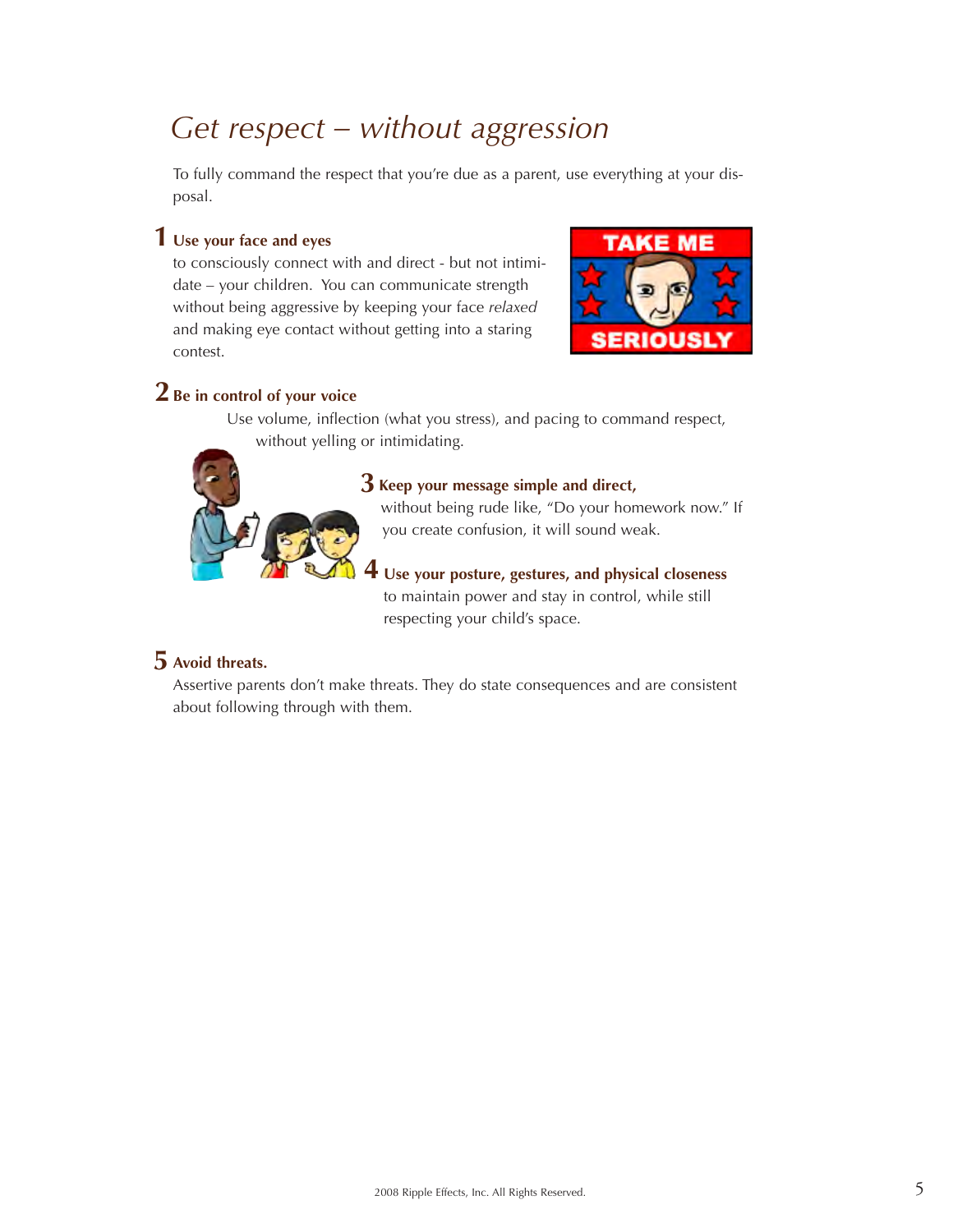# *Show respect and keep authority*

Research has shown again and again that children respect those whom they feel respected by. It's a feedback loop that often begins and ends in the family. Wherever there is a big difference in power, like between children and parents, things are automatically unequal. Inequality can prompt disrespect - from either direction. ßince oyu have the most power, you are the most important part of the equation. To show deep respect for your children, without compromising your position of authority:

**Use the names they choose to be called,** not some pet label that you made up. **1**

## $\mathbf 2$  Treat them with no less courtesy than you would a stranger.

Observe and model basic courtesies, like really attending to them, being on time, not interrupting them, saying "please" and "thank you." Familiarity is not a license for rudeness.





## **Don't patronize them. 3**

Assume they have reasons for what they do that make sense to them, even if they don't to you. Ask open-ended questions, like "what was your thinking on that?" rather than making statements about their ignorance.

## **Avoid embarrassing them or referring to personal matters in public. 4**

Remember back to when you were a kid. Even having parents is a bit of an embarrassment. If parents tell teachers, coaches or their children's peers, about personal, potentially embarrassing things from home, kids can feel betrayed.

 $\overline{\mathbf{5}}$  Use humor with sensitivity. Ridiculing anyone under the guise of humor, including your own children, is always a sign of disrespect.

### *Remember, it's not just what you say, but how and when and where, that can make it respectful or not.*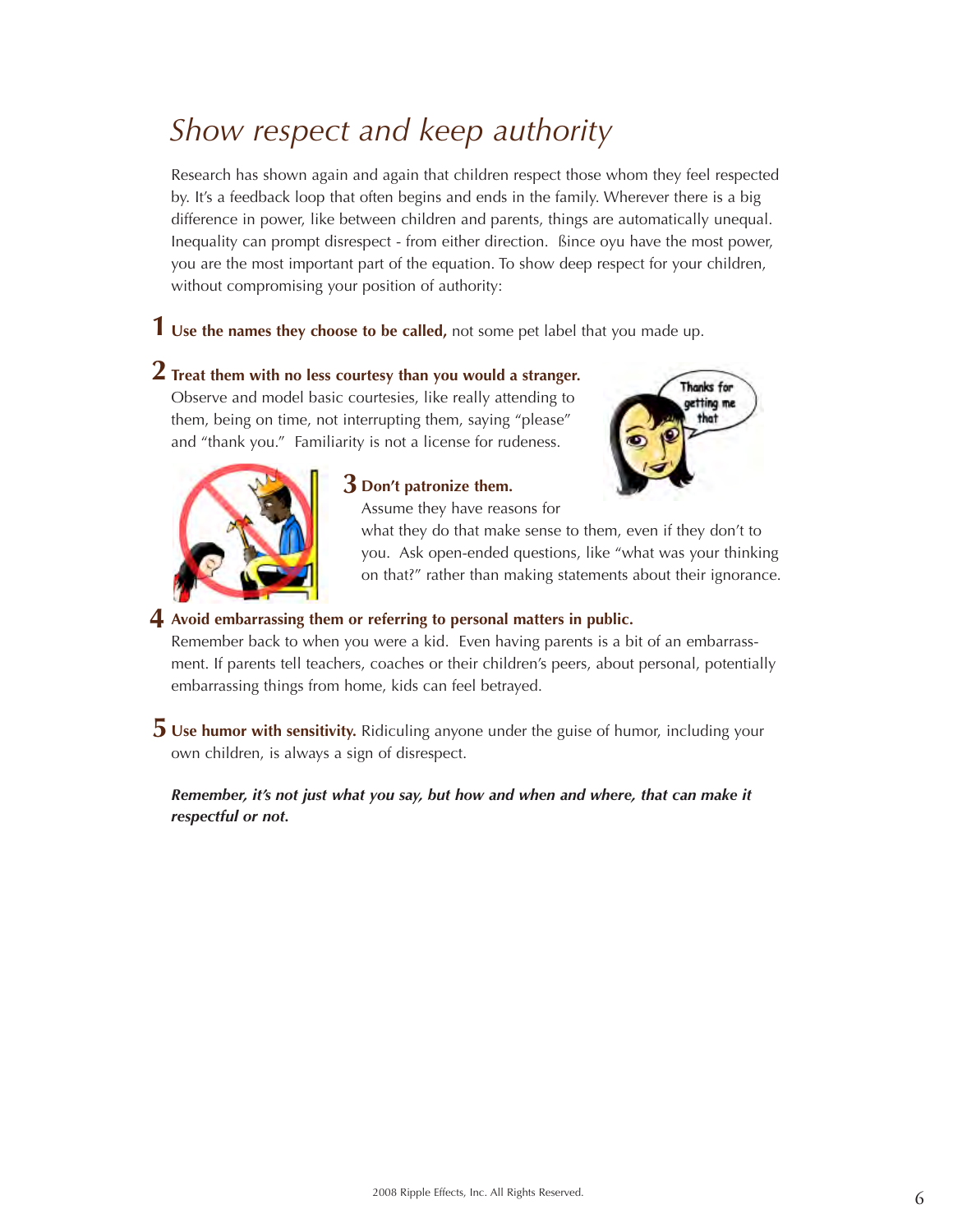## *Make rules that make things easier*

For family rules that will make your life easier instead of more difficult:



the same action.

## **Keep them few, short, simple, and concrete 1**

Like: "Get to school everyday." "No drinking or drugs." "Never lie to me." Not generalities like, "Do well in school," nor "Be a good person."

## **Explain the "why" behind the rules and give an example 2**

Like, "Missing school puts you at a disadvantage for learning,

and can cause teachers to expect less, and see less of what you do well." The right time to find out what needs better explaining is *before* you impose consequences, not *after*.

## $\bf 3$  Involve your children in the process of making the rules

or changing rules that aren't working. It will increase their buy-in, but only if you're really open to their input.



### **Have clear, consistent, but not harsh consequences 4** for breaking rules**.** Be utterly consistent, and evenhanded in imposing consequences, or they'll seem unfair. Every child in the family gets the same consequence for

## **Model the respect for rules you want your children to show 5**

If they see you treating the law lightly, without consequences, it's only natural for them to expect to do the same.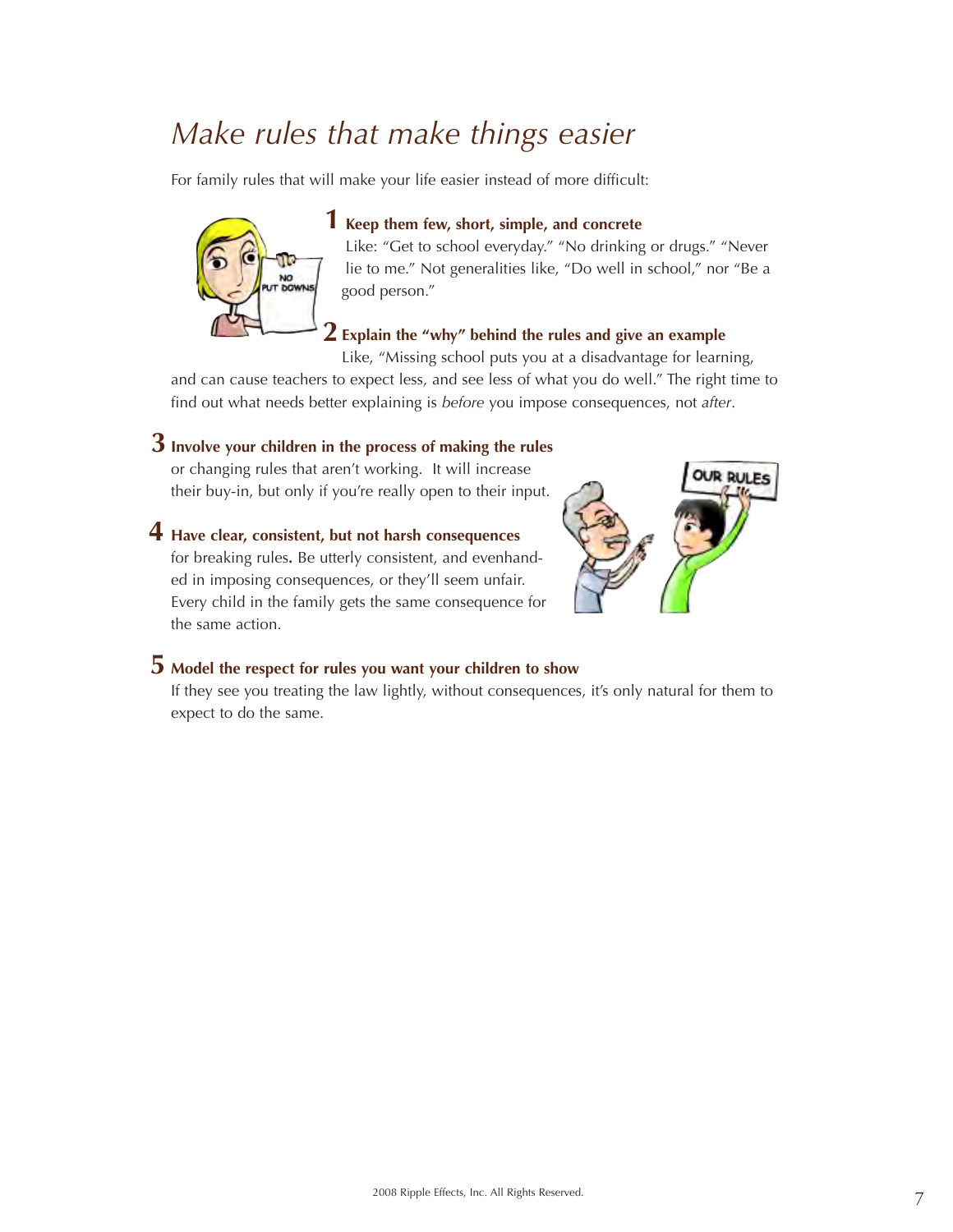# *Correct the course of wrong behavior*

To be most effective in confronting inappropriate behavior, and to reduce the downside risks, act out of a concern for safety, respect or valid authority - not just to bolster your ego. These things can help:

## **Find a private place to do it. 1**

Of course not in a train station, but not at the dinner table either. No one likes to be called down in front of others.

## $\bf 2$  Identify the specific behavior that is troublesome and start with a question

like, "I saw you ridiculing your brother, what were you thinking?"

**Label the action, not your child,** like: "That kind of behavior is **3** hurtful and a sign of weakness, not strength."





## **Make the consequence their choice. 4**

Identify a realistic consequence of failing to change the behavior and make it clear that choosing a behavior is choosing the consequence for it. Put it in an "if/then" sentence. Like, "If you choose to hurt family members, then you choose to spend some time working on skills to prevent that, instead of surfing the web tonight."

**Offer a resource.** For example, say, "Look up "ridicule" in the Ripple Effects program, and **5**let me know when you've figured out a more constructive way to say what you mean."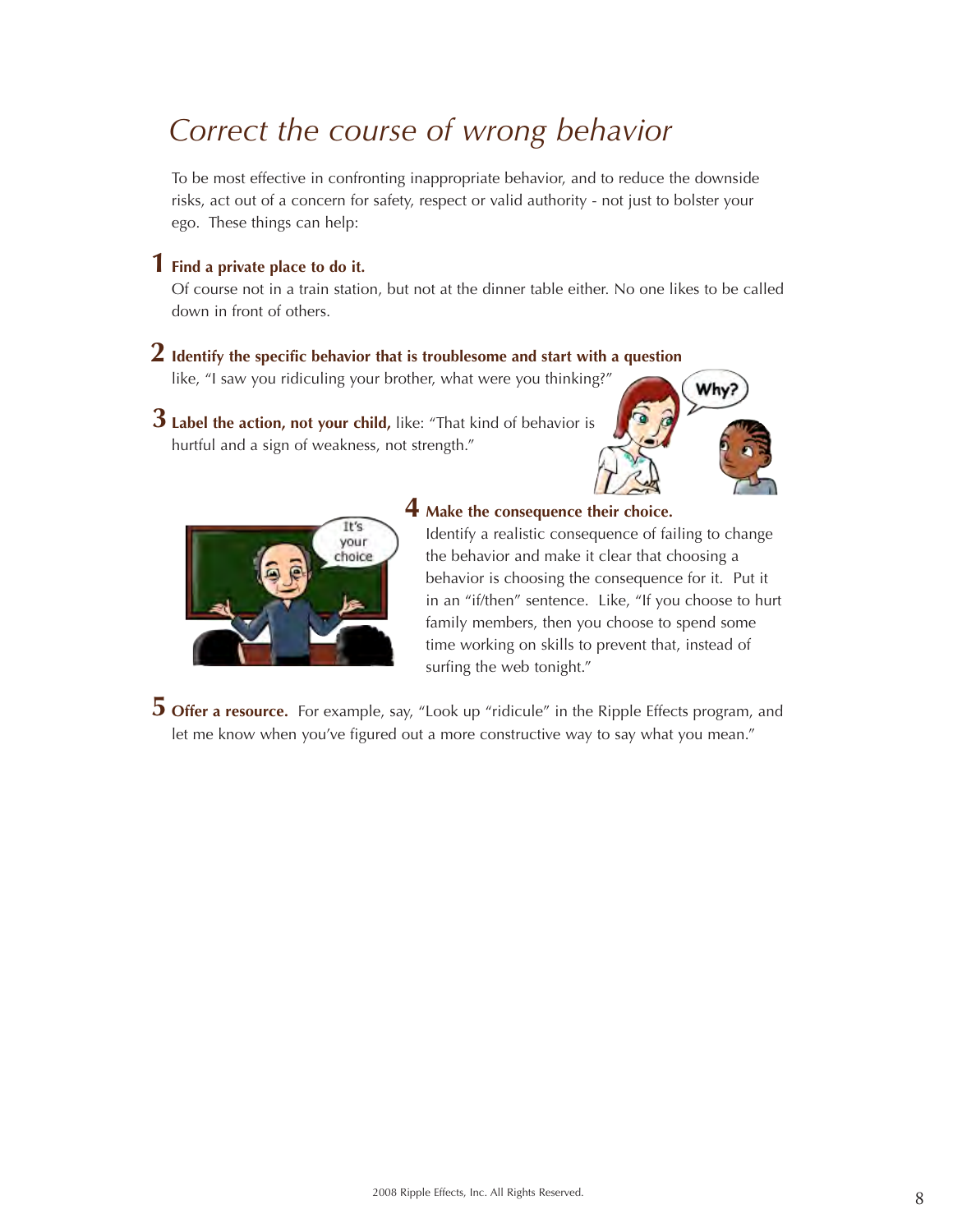## *Impose consequences that teach, not punish*

The point of consequences is not to punish, but to teach. Having consequences is one of the best ways to help kids learn the behavior that can aid their success. Without consistent consequences, at best, children learn that expectations about behavior are invitations, not requirements. At worst, they learn that rules don't mean anything. To make sure your system of consequences works for you and your children:

## **Impose consequences immediately and consistently 1**

Kids can have a short attention span, but a long memory for fairness. Don't play favorites, don't make exceptions when it suits your schedule. Consistency, not harshness, is what makes consequences work. Inconsistent discipline teaches kids that cause is not linked to effect, and the system is not fair.

## **Assume the first wrong behavior happened because they didn't know better 2**

Don't try to guess motive. Instead, make skill training an option for first offense misbehavior. Use Ripple Effects software (available through school licenses) for an "instant" skillbuilding disciplinary action.

## **Ward off wrong behavior before it happens 3**

Use support and encouragement, as well as body language (like moving closer or raising an eyebrow), before resorting to penalties.

## **Make the consequences "fit the crime" 4**

For instance, being late for school results in giving up an equal amount of personal time on the phone or computer, but not being grounded for a month.

- $\overline{5}$  Present consequences as a choice that empowers your children Be respectful and matter of fact. Don't mix it up with anger. Like, "Jerome, you have a choice. You can put in 15 minutes in the morning to get to school on time, or you can take it out of your computer or phone time any evening you've been late."
- **Balance negative consequences with positive recognition try for a 10 to 1 ratio** weight-**6**ed to the positive. *Pounce on good behavior when it happens.* Connect it with a natural, positive consequence: your kids' success at learning, enjoying greater respect from peers, having time to go on-line because they stayed focused and completed homework.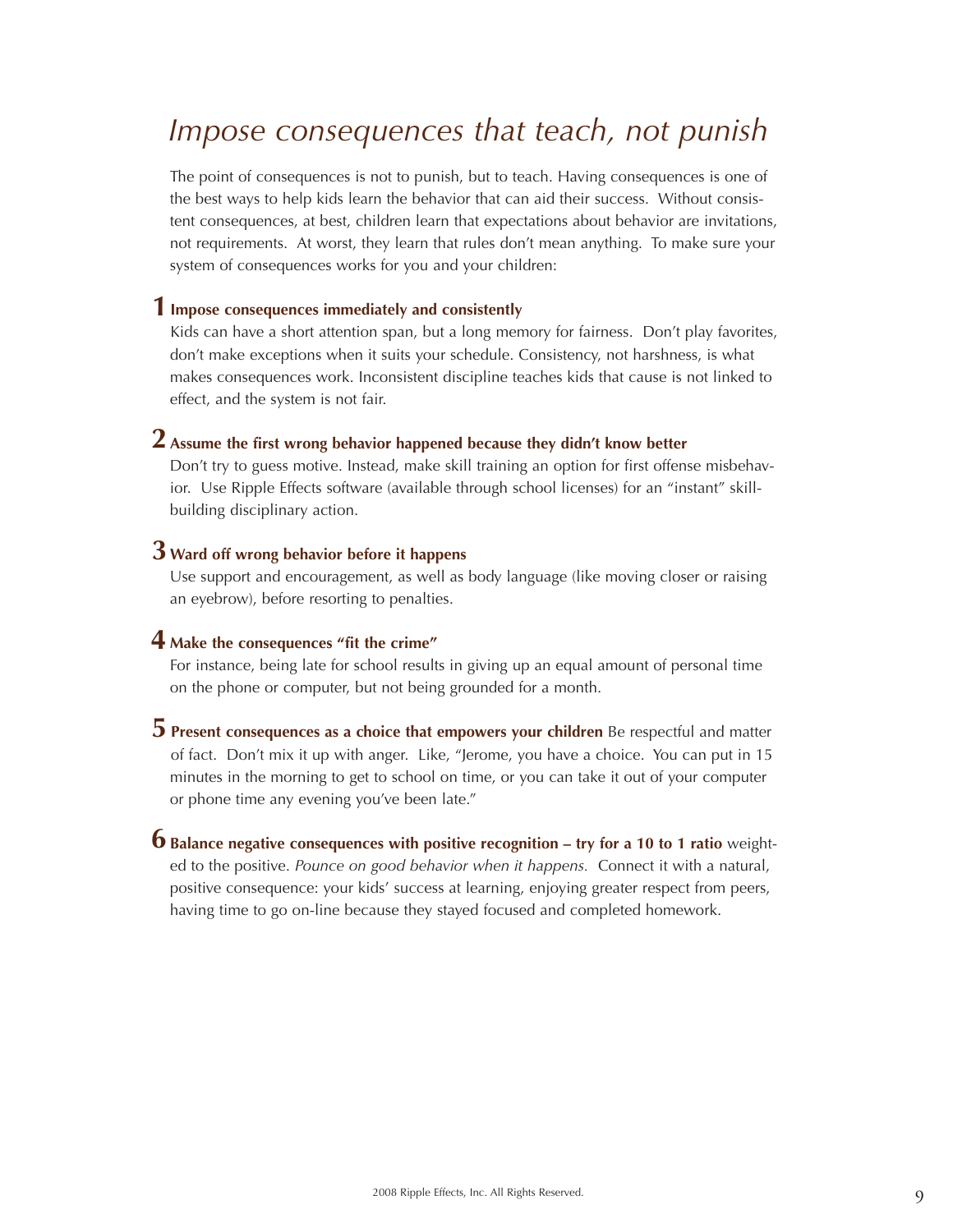## *Be the model – manage your anger*

It's only natural to get angry at kids when they break family rules, act recklessly, or defy your authority. It's even more natural to displace onto the safe target (children) anger toward another person like a boss that you've had to stuff all day because it isn't safe to let it out. Having angry feelings isn't wrong. Disrespecting children, (or other adults) because of those feelings is. Handling anger and other difficult emotions in ways that don't hurt yourself or others is one of the best gifts you can give your children. For both your sakes, do these things:



### **1Check your body for signs of anger**

Look for tight muscles, especially in your jaw, but also your face, hands, arms and legs. Look for hot hands, feet, or face (that's where "hot under the collar" came from), and red or blotchy skin.

## **Monitor and change your self-talk 2**

Don't let this "internal trigger" make anger worse. If you hear yourself saying, "James is driving me NUTS," stop that message and say, "I'm upset, but I can stay calm and handle this."



## **Avoid situations that make you mad 3**

and try to change the things outside you that are making you so angry. Learn to stand up to people (from your boss to your children) in an assertive way, without being aggressive.

## **Finally, find safe and constructive ways to get your anger out 4**

Tell an understanding friend, write it, run it off, paint, scream, or cry. Never try to dull or smother feelings of anger with alcohol or drugs. It doesn't work for your children and it won't work for you.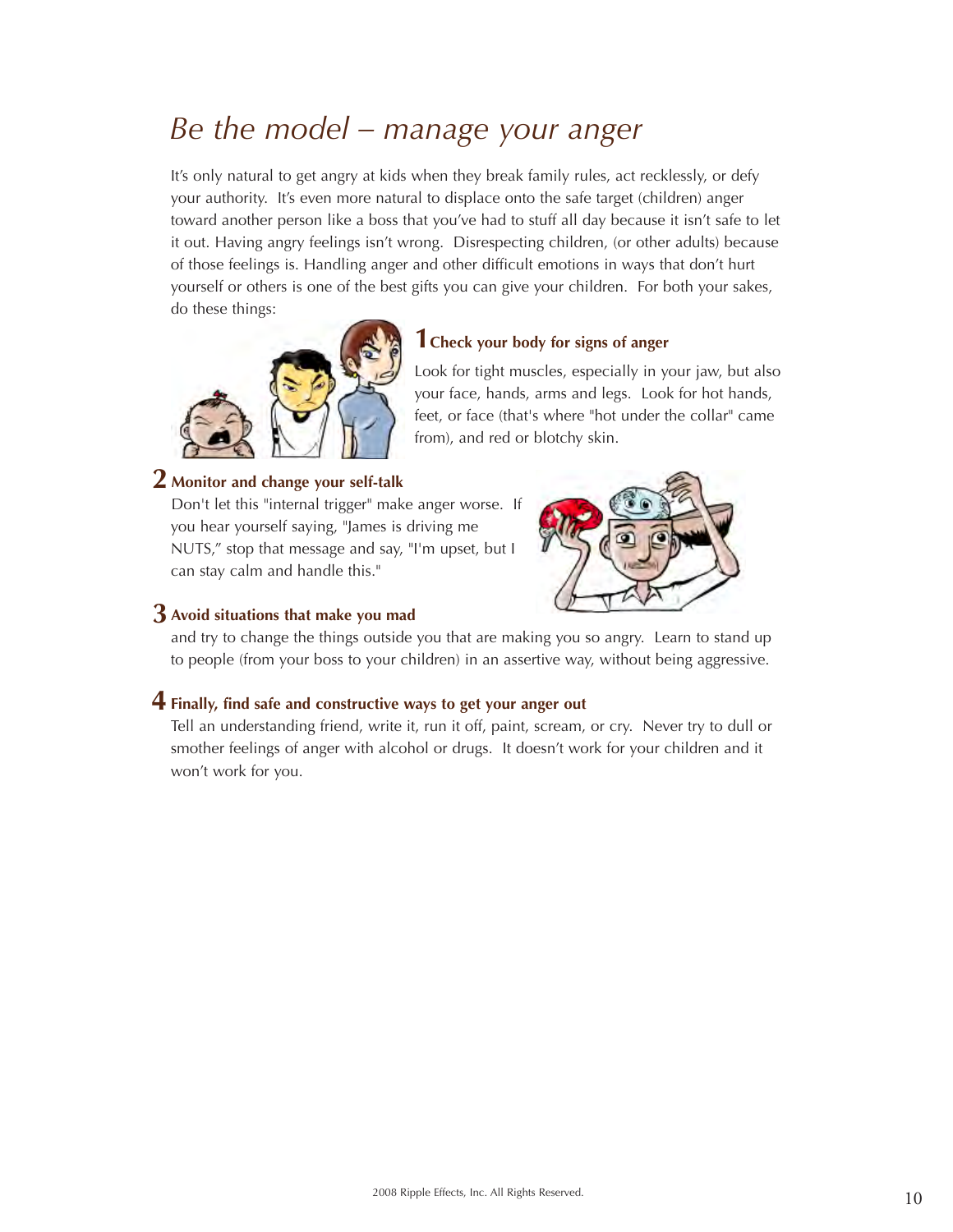# *Stay in control – start with your impulses*

Impulses are instinctive reactions that a person gives into without thinking. How impulsive a parent is can have a lot to do with how their kids do in school. Kids with more impulsive parents have more risk of failure.

#### **Four things are common triggers**

Four things are tied to impulsive behavior: *fatigue, stress, threat and opportunity*. It's a fact of life that most parents are *tired* much of the time. Almost all are under some *stress*: financial, social, physical, or emotional. Although they are older and more powerful, parents can feel *threatened* by their kids problems, failures, and even successes. And any parent can find some *opportunity* for a remark that sounds clever, but really hurts. So all parents need the skills to control impulsive reactions when these triggers come up. Fortunately, you can master those skills in just four steps.

#### **Four steps to impulse control**

## **Stop – before you start 1**

Whatever your impulse is, just make it wait, seven full seconds. Count them out "one thousand one," etc.

## **Slow your breathing, focus OUT 2**

DON'T focus on breathing in – that's likely to make you tighten. DO let a deep breath out; in fact, three really long ones.

## **Consider the possible consequences 3**

Make an "if/then" sentence, with "if" being the action you're tempted to do, and "then" the possible negative consequence. Like, "If I really blow up at my daughter over her room, then she may be less likely to confide in me about something else that she's confused or ashamed of ."

## $\boldsymbol{4}$  Identify what triggers your impulse to ridicule, label, or lash out at your child

Are your triggers your own fear? Need to be one up? Other stresses in your life? Watch for those triggers and have your breathing exercises ready to buy you time, until you can consider consequences and come up with an alternative.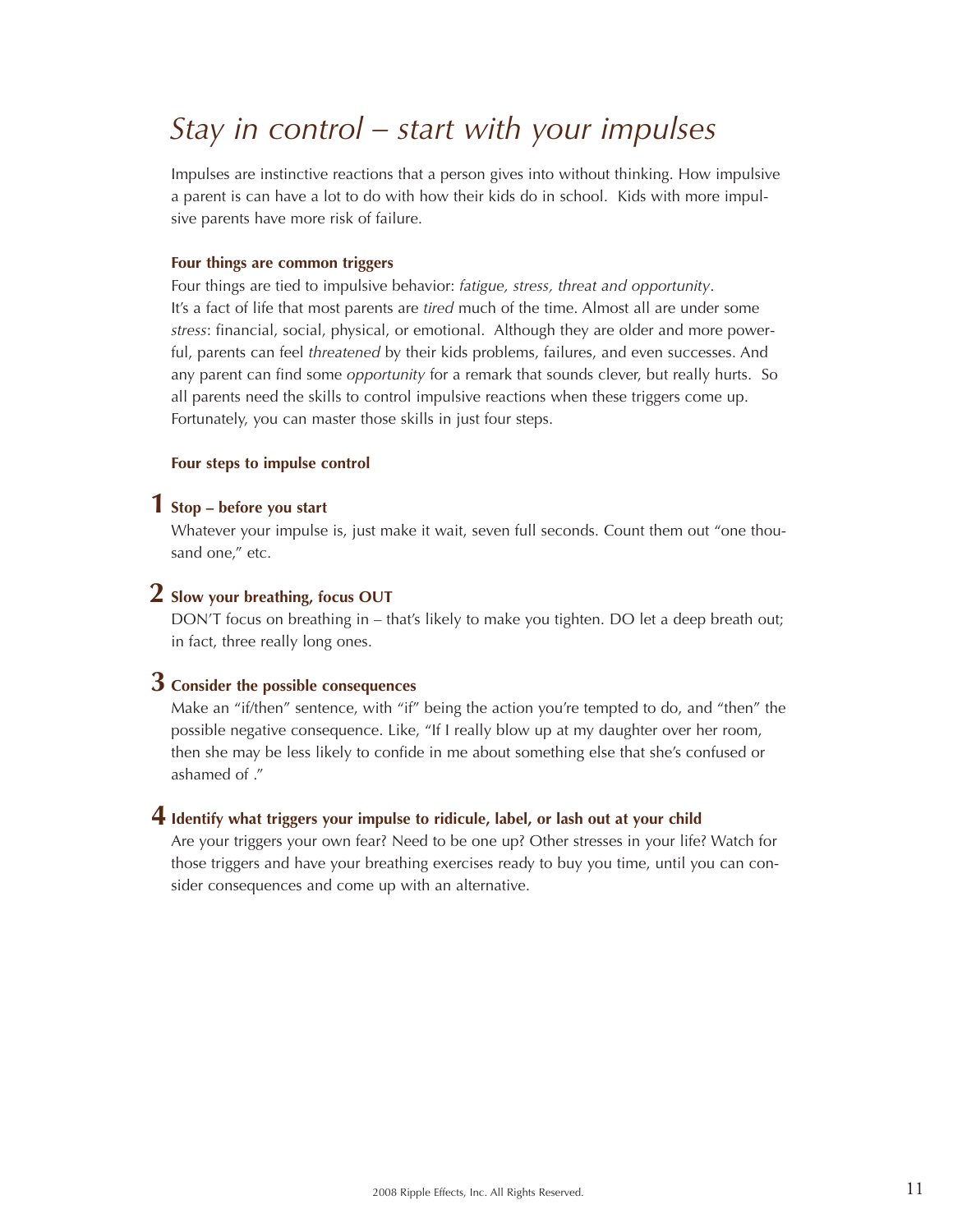## *Maintain your child's trust*

Children begin by trusting their parents. Most continue trusting in their parents through the period from 7-10 years, but some questions of trust may begin to arise. Substance abuse, with the broken promises that often result from it, physical injury, sexual abuse and emotional battery, as well as trauma related to natural disasters or neighborhood violence can all impair younger children's trust. Even without any of those things, as part of the normal developmental process, by about age 11, adolescents may begin testing – and often withdrawing - some trust of their parents. **Parents can do five things to improve their chance of maintaining their children's trust:**

## **Be honest 1**

Make your word count. Don't embellish things to impress your kids. It will backfire.

## **Be reliable 2**

Do what you say you'll do, when you say you're going to do it. This sounds so simple, but it has a huge impact on whether kids will attach a "discount factor" to what you say. Your goal is to be as reliable as mail delivery.

## **Don't put others down behind their back 3**

Kids can't help but believe that you may do the same hurtful thing to them.

## **Maintain their confidentiality 4**

Never break their trust or tell a secret, unless safety is involved. When you tell close friends things your children intended only for you, you



break a precious trust. If they find out, it will be hard to recover it.

## $\overline{\mathbf{5}}$  Choose how open to be

Everything you say needs to be true; but not everything that's ever been true about you needs to be shared with your children. If your kids ask questions about things you don't want them to know, a good and honest answer is "That's something I'm not ready to talk to you about until you're older." If they ask "why?" a simple, honest answer is "I don't know, but it's not open for discussion."

These five things sound simple, but they can be difficult to hold to in the face of pressure. A strong relationship with your kids makes them worth it.